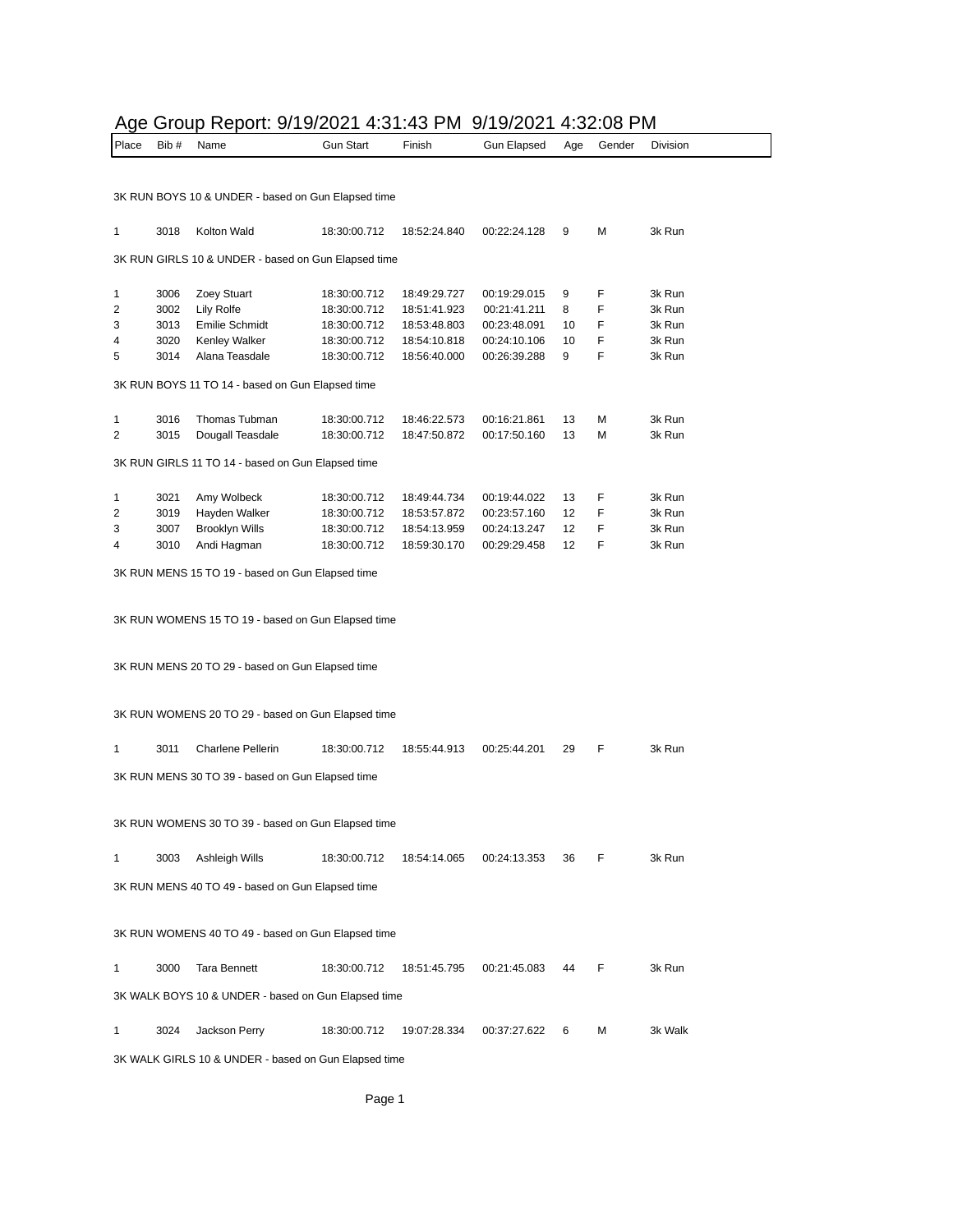|              |       | Age Group Report. 9/19/2021 4.31.43 Fivil           |                  |              | 37 1 37 2 U Z L 4. J Z . I L F IVI |     |        |          |
|--------------|-------|-----------------------------------------------------|------------------|--------------|------------------------------------|-----|--------|----------|
| Place        | Bib # | Name                                                | <b>Gun Start</b> | Finish       | <b>Gun Elapsed</b>                 | Age | Gender | Division |
|              |       |                                                     |                  |              |                                    |     |        |          |
| 1            | 3009  | Chelsey Wickberg                                    | 18:30:00.712     | 19:04:40.249 | 00:34:39.537                       | 7   | F      | 3k Walk  |
| 2            | 3023  | Jessie Perry                                        | 18:30:00.712     | 19:07:43.053 | 00:37:42.341                       | 5   | F      | 3k Walk  |
|              |       |                                                     |                  |              |                                    |     |        |          |
|              |       | 3K WALK MENS 20 TO 29 - based on Gun Elapsed time   |                  |              |                                    |     |        |          |
|              |       |                                                     |                  |              |                                    |     |        |          |
|              |       | 3K WALK WOMENS 20 TO 29 - based on Gun Elapsed time |                  |              |                                    |     |        |          |
|              |       |                                                     |                  |              |                                    |     |        |          |
| 1            | 3022  | Jenifer Perry                                       | 18:30:00.712     | 19:07:43.132 | 00:37:42.420                       | 28  | F      | 3k Walk  |
|              |       |                                                     |                  |              |                                    |     |        |          |
|              |       | 3K WALK MENS 50 TO 59 - based on Gun Elapsed time   |                  |              |                                    |     |        |          |
|              |       |                                                     |                  |              |                                    |     |        |          |
|              |       |                                                     |                  |              |                                    |     |        |          |
|              |       | 3K WALK WOMENS 50 TO 59 - based on Gun Elapsed time |                  |              |                                    |     |        |          |
|              |       |                                                     |                  |              |                                    |     |        |          |
|              |       |                                                     |                  |              |                                    |     |        |          |
|              |       | 5K RUN BOYS 10 & UNDER - based on Gun Elapsed time  |                  |              |                                    |     |        |          |
|              |       |                                                     |                  |              |                                    |     |        |          |
| 1            | 5073  | Alex Ross                                           | 18:15:06.718     | 18:48:04.654 | 00:32:57.936                       | 9   | М      | 5k Run   |
| 2            | 5040  | Kyle Wickberg                                       | 18:15:06.718     | 18:51:54.854 | 00:36:48.136                       | 9   | M      | 5k Run   |
| 3            | 5064  | Oakley Moore                                        | 18:15:06.718     | 19:11:17.394 | 00:56:10.676                       | 10  | М      | 5k Run   |
|              |       | 5K RUN GIRLS 10 & UNDER - based on Gun Elapsed time |                  |              |                                    |     |        |          |
|              |       |                                                     |                  |              |                                    |     |        |          |
| 1            | 5078  | Laila Zacharias                                     | 18:15:06.718     | 19:01:00.015 |                                    | 9   | F      | 5k Run   |
| 2            | 5077  | Jayce-lee Zacharias                                 | 18:15:06.718     | 19:02:35.626 | 00:45:53.297<br>00:47:28.908       | 8   | F      | 5k Run   |
| 3            | 5006  | <b>Aubrey Demas</b>                                 | 18:15:06.718     | 19:08:20.412 | 00:53:13.694                       | 6   | F      | 5k Run   |
|              |       |                                                     |                  |              |                                    |     | F      |          |
| 4            | 5070  | Zoey Redel                                          | 18:15:06.718     | 19:10:18.133 | 00:55:11.415                       | 9   |        | 5k Run   |
| 5            | 5033  | Mia Sheppard                                        | 18:15:06.718     | 19:16:02.223 | 01:00:55.505                       | 9   | F      | 5k Run   |
|              |       | 5K RUN BOYS 11 TO 14 - based on Gun Elapsed time    |                  |              |                                    |     |        |          |
|              |       |                                                     |                  |              |                                    |     |        |          |
| 1            | 5045  | <b>Thales Berg</b>                                  | 18:15:06.718     | 18:39:37.543 | 00:24:30.825                       | 12  | М      | 5k Run   |
| 2            | 5054  | Asher Hickok                                        | 18:15:06.718     | 18:42:26.701 | 00:27:19.983                       | 13  | М      | 5k Run   |
| 3            | 5049  | Leland Branderhorst                                 | 18:15:06.718     | 18:44:42.806 | 00:29:36.088                       | 14  | М      | 5k Run   |
| 4            | 5030  | Owen Safronovich                                    | 18:15:06.718     | 18:48:04.633 | 00:32:57.915                       | 14  | М      | 5k Run   |
| 5            | 5041  | Jordan Wills                                        | 18:15:06.718     | 18:48:11.377 | 00:33:04.659                       | 13  | М      | 5k Run   |
| 6            | 5055  | Oaklan Hrushka                                      | 18:15:06.718     | 18:49:04.071 | 00:33:57.353                       | 14  | м      | 5k Run   |
|              |       |                                                     |                  |              |                                    |     |        |          |
|              |       | 5K RUN GIRLS 11 TO 14 - based on Gun Elapsed time   |                  |              |                                    |     |        |          |
|              |       |                                                     |                  |              |                                    |     |        |          |
| $\mathbf{1}$ | 5067  | Hallie O'Toole                                      | 18:15:06.718     | 18:53:07.061 | 00:38:00.343                       | 14  | F      | 5k Run   |
| 2            | 5066  | Taylor Nordhagen                                    | 18:15:06.718     | 18:56:50.011 | 00:41:43.293                       | 12  | F      | 5k Run   |
| 3            | 5063  | Emme Moore                                          | 18:15:06.718     | 18:57:25.939 | 00:42:19.221                       | 12  | F      | 5k Run   |
| 4            | 5065  | Emersyn Nordhagen                                   | 18:15:06.718     | 19:04:10.548 | 00:49:03.830                       | 12  | F      | 5k Run   |
| 5            | 5062  | Paige Moore                                         | 18:15:06.718     | 19:10:06.120 | 00:54:59.402                       | 14  | F      | 5k Run   |
|              |       |                                                     |                  |              |                                    |     |        |          |
|              |       | 5K RUN MENS 15 TO 19 - based on Gun Elapsed time    |                  |              |                                    |     |        |          |
|              |       |                                                     |                  |              |                                    |     |        |          |
| 1            | 5046  | Layton Berg                                         | 18:15:06.718     | 18:39:35.577 | 00:24:28.859                       | 15  | М      | 5k Run   |
| 2            | 5036  | Tylan Stang                                         | 18:15:06.718     | 18:42:06.496 | 00:26:59.778                       | 17  | M      | 5k Run   |
| 3            | 5051  | Ryan Diesel                                         | 18:15:06.718     | 18:44:40.032 | 00:29:33.314                       | 17  | М      | 5k Run   |
|              |       |                                                     |                  |              |                                    |     |        |          |
|              |       | 5K RUN WOMENS 15 TO 19 - based on Gun Elapsed time  |                  |              |                                    |     |        |          |
|              |       |                                                     |                  |              |                                    |     |        |          |
| 1            | 5014  | Katie Kons                                          | 18:15:06.718     | 18:55:16.849 | 00:40:10.131                       | 17  | F      | 5k Run   |
|              |       |                                                     |                  |              |                                    |     |        |          |

### Age Group Report: 9/19/2021 4:31:43 PM 9/19/2021 4:32:11 PM

5K RUN MENS 20 TO 29 - based on Gun Elapsed time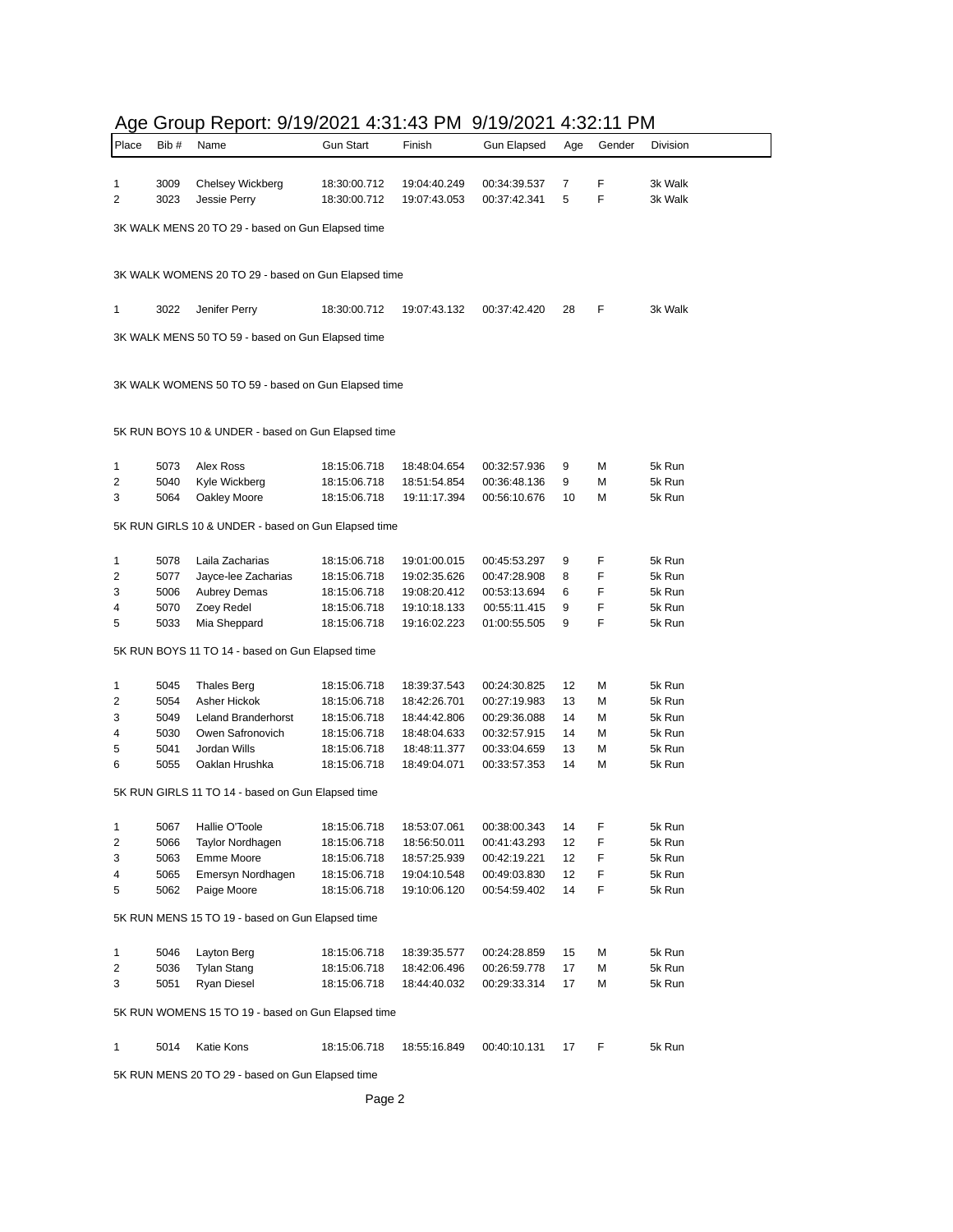#### Age Group Report: 9/19/2021 4:31:43 PM 9/19/2021 4:32:15 PM

| Place        | Bib # | Name                                               | <b>Gun Start</b> | Finish       | <b>Gun Elapsed</b> | Age | Gender | Division |
|--------------|-------|----------------------------------------------------|------------------|--------------|--------------------|-----|--------|----------|
|              |       |                                                    |                  |              |                    |     |        |          |
|              |       |                                                    |                  |              |                    |     |        |          |
|              |       | 5K RUN WOMENS 20 TO 29 - based on Gun Elapsed time |                  |              |                    |     |        |          |
| $\mathbf{1}$ | 5050  | Mackenzie Cronk                                    | 18:15:06.718     | 19:06:42.061 | 00:51:35.343       | 28  | F      | 5k Run   |
|              |       | 5K RUN MENS 30 TO 39 - based on Gun Elapsed time   |                  |              |                    |     |        |          |
| 1            | 5059  | Joel LeFebvre                                      | 18:15:06.718     | 18:40:36.096 | 00:25:29.378       | 33  | М      | 5k Run   |
| 2            | 5053  | Cam Harris                                         | 18:15:06.718     | 18:43:49.266 | 00:28:42.548       | 31  | М      | 5k Run   |
| 3            | 5044  | Dallas Robbiard                                    | 18:15:06.718     | 18:48:49.983 | 00:33:43.265       | 37  | M      | 5k Run   |
| 4            | 5068  | Ryan O'Toole                                       | 18:15:06.718     | 18:53:08.820 | 00:38:02.102       | 37  | М      | 5k Run   |
| 5            | 5022  | Patrick Olson                                      | 18:15:06.718     | 18:55:59.113 | 00:40:52.395       | 37  | M      | 5k Run   |
| 6            | 5007  | <b>Scott Demas</b>                                 | 18:15:06.718     | 19:08:18.612 | 00:53:11.894       | 39  | М      | 5k Run   |
|              |       | 5K RUN WOMENS 30 TO 39 - based on Gun Elapsed time |                  |              |                    |     |        |          |
| 1            | 5074  | Naomi Smith                                        | 18:15:06.718     | 18:44:56.575 | 00:29:49.857       | 34  | F      | 5k Run   |
| 2            | 5034  | Johanna Silljer                                    | 18:15:06.718     | 18:46:02.641 | 00:30:55.923       | 36  | F      | 5k Run   |
| 3            | 5058  | Jeanne Lawrence                                    | 18:15:06.718     | 18:48:35.064 | 00:33:28.346       | 37  | F      | 5k Run   |
| 4            | 5008  | Jessica Evenson                                    | 18:15:06.718     | 18:52:01.795 | 00:36:55.077       | 34  | F      | 5k Run   |
| 5            | 5039  | Cory Wickberg                                      | 18:15:06.718     | 18:52:43.816 | 00:37:37.098       | 35  | F      | 5k Run   |
| 6            | 5023  | Sarah Penner                                       | 18:15:06.718     | 18:53:44.972 | 00:38:38.254       | 39  | F      | 5k Run   |
| 7            | 5057  | Kyla Lavallee                                      | 18:15:06.718     | 18:55:29.913 | 00:40:23.195       | 37  | F      | 5k Run   |
| 8            | 5026  | Nicole Robbiard                                    | 18:15:06.718     | 18:58:45.539 | 00:43:38.821       | 38  | F      | 5k Run   |
| 9            | 5075  | Niki Willis                                        | 18:15:06.718     | 19:01:19.835 | 00:46:13.117       | 39  | F      | 5k Run   |
| 10           | 5013  | Kristy Haysey                                      | 18:15:06.718     | 19:04:54.986 | 00:49:48.268       | 32  | F      | 5k Run   |
| 11           | 5072  | Kaitlynn Robinson                                  | 18:15:06.718     | 19:06:59.092 | 00:51:52.374       | 31  | F      | 5k Run   |
| 12           | 5042  | Stephanie Drysdale                                 | 18:15:06.718     | 19:07:36.341 | 00:52:29.623       | 31  | F      | 5k Run   |
|              |       |                                                    |                  |              |                    |     |        |          |
|              |       | 5K RUN MENS 40 TO 49 - based on Gun Elapsed time   |                  |              |                    |     |        |          |
| 1            | 5038  | Marcus Vanstone                                    | 18:15:06.718     | 18:44:49.537 | 00:29:42.819       | 42  | М      | 5k Run   |
| 2            | 5080  | Jake Zacharias                                     | 18:15:06.718     | 19:02:30.985 | 00:47:24.267       | 46  | М      | 5k Run   |
| 3            | 5016  | Brandon Lebrun                                     | 18:15:06.718     | 19:08:23.232 | 00:53:16.514       | 49  | М      | 5k Run   |
|              |       | 5K RUN WOMENS 40 TO 49 - based on Gun Elapsed time |                  |              |                    |     |        |          |
| 1            | 5037  | Lisa Vanstone                                      | 18:15:06.718     | 18:48:57.849 | 00:33:51.131       | 42  | F      | 5k Run   |
| 2            | 5020  | Amanda Morris                                      | 18:15:06.718     | 18:50:16.769 | 00:35:10.051       | 41  | F      | 5k Run   |
| 3            | 5003  | <b>Stacey Campbell</b>                             | 18:15:06.718     | 18:53:07.042 | 00:38:00.324       | 43  | F      | 5k Run   |
| 4            | 5011  | Rhonda Giesbrecht                                  | 18:15:06.718     | 18:53:07.904 | 00:38:01.186       | 48  | F      | 5k Run   |
| 5            | 5079  | Lisa Zacharias                                     | 18:15:06.718     | 19:01:06.037 | 00:45:59.319       | 41  | F      | 5k Run   |
| 6            | 5047  | Colleen Bishop                                     | 18:15:06.718     | 19:04:24.928 | 00:49:18.210       | 45  | F      | 5k Run   |
| 7            | 5071  | Natasha Redel                                      | 18:15:06.718     | 19:10:20.127 | 00:55:13.409       | 40  | F      | 5k Run   |
| 8            | 5035  | <b>Stacy Stang</b>                                 | 18:15:06.718     | 19:11:50.366 | 00:56:43.648       | 44  | F      | 5k Run   |
| 9            | 5010  | Anja Fox                                           | 18:15:06.718     | 19:13:03.730 | 00:57:57.012       | 42  | F      | 5k Run   |
|              |       | 5K RUN MENS 50 TO 59 - based on Gun Elapsed time   |                  |              |                    |     |        |          |
| 1            | 5048  | Shaun Bishop                                       | 18:15:06.718     | 19:04:12.986 | 00:49:06.268       | 52  | М      | 5k Run   |
|              |       | 5K RUN WOMENS 50 TO 59 - based on Gun Elapsed time |                  |              |                    |     |        |          |
|              |       |                                                    |                  |              |                    |     |        |          |
| $\mathbf{1}$ | 5043  | Kelly Wills                                        | 18:15:06.718     | 18:47:50.860 | 00:32:44.142       | 58  | F      | 5k Run   |

 5061 Helena Martens 18:15:06.718 19:03:02.165 00:47:55.447 56 F 5k Run 5021 Karen Mroczek 18:15:06.718 19:05:38.022 00:50:31.304 53 F 5k Run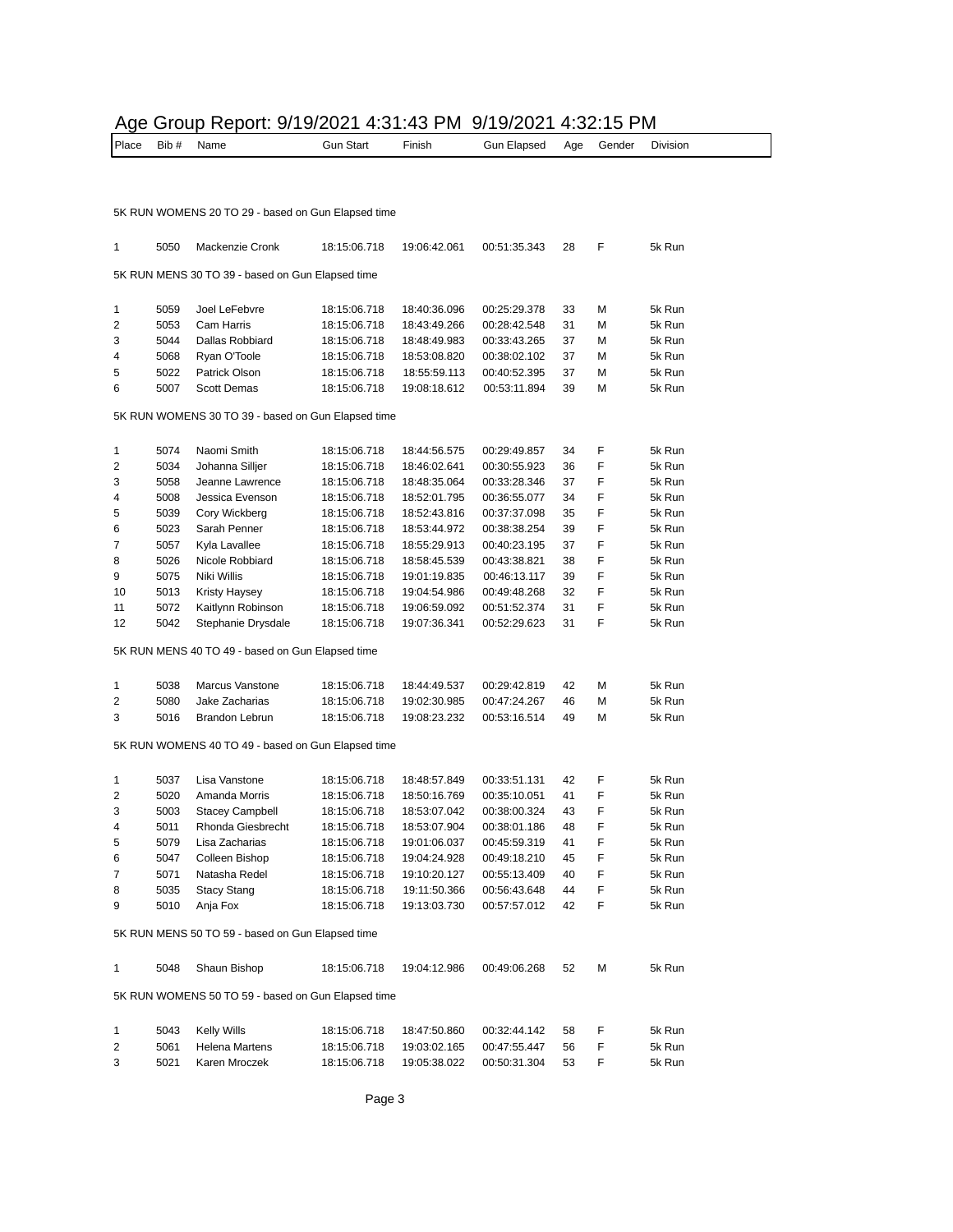|        |              | Age Group Report: 9/19/2021 4:31:43 PM 9/19/2021 4:32:18 PM |                              |                              |                              |          |        |                    |
|--------|--------------|-------------------------------------------------------------|------------------------------|------------------------------|------------------------------|----------|--------|--------------------|
| Place  | Bib #        | Name                                                        | <b>Gun Start</b>             | Finish                       | <b>Gun Elapsed</b>           | Age      | Gender | Division           |
| 4<br>5 | 5005<br>5060 | Sara Davis<br>Laurissa Maksymchuk                           | 18:15:06.718<br>18:15:06.718 | 19:06:42.003<br>19:06:57.119 | 00:51:35.285<br>00:51:50.401 | 54<br>57 | F<br>F | 5k Run<br>5k Run   |
|        |              | 5K RUN MENS 60 TO 69 - based on Gun Elapsed time            |                              |                              |                              |          |        |                    |
| 1      | 5002         | <b>Timothy Brown</b>                                        | 18:15:06.718                 | 18:49:17.944                 | 00:34:11.226                 | 69       | М      | 5k Run             |
|        |              | 5K RUN WOMENS 60 TO 69 - based on Gun Elapsed time          |                              |                              |                              |          |        |                    |
| 1<br>2 | 5056<br>5001 | Pat Hull<br>Lois Brown                                      | 18:15:06.718<br>18:15:06.718 | 19:04:20.051<br>19:06:01.061 | 00:49:13.333<br>00:50:54.343 | 61<br>68 | F<br>F | 5k Run<br>5k Run   |
|        |              | 5K RUN MENS 70+ - based on Gun Elapsed time                 |                              |                              |                              |          |        |                    |
| 1      | 5052         | <b>Bruce Galenza</b>                                        | 18:15:06.718                 | 18:59:01.270                 | 00:43:54.552                 | 71       | М      | 5k Run             |
|        |              | 5K RUN WOMENS 70+ - based on Gun Elapsed time               |                              |                              |                              |          |        |                    |
|        |              | 5K WALK BOYS 11 TO 14 - based on Gun Elapsed time           |                              |                              |                              |          |        |                    |
|        |              | 5K WALK GIRLS 11 TO 14 - based on Gun Elapsed time          |                              |                              |                              |          |        |                    |
| 1<br>2 | 5084<br>5083 | Kjersten Opdahl<br>Kherrington Opdahl                       | 18:15:06.718<br>18:15:06.718 | 19:02:34.021<br>19:16:02.218 | 00:47:27.303<br>01:00:55.500 | 14<br>12 | F<br>F | 5k Walk<br>5k Walk |
|        |              | 5K WALK MENS 30 TO 39 - based on Gun Elapsed time           |                              |                              |                              |          |        |                    |
|        |              | 5K WALK WOMENS 30 TO 39 - based on Gun Elapsed time         |                              |                              |                              |          |        |                    |
| 1<br>2 | 5032<br>5081 | Diane Sheppard<br>Liz Isaac                                 | 18:15:06.718<br>18:15:06.718 | 19:13:44.229<br>19:15:22.203 | 00:58:37.511<br>01:00:15.485 | 36<br>32 | F<br>F | 5k Walk<br>5k Walk |
|        |              | 5K WALK MENS 40 TO 49 - based on Gun Elapsed time           |                              |                              |                              |          |        |                    |
|        |              |                                                             |                              |                              |                              |          |        |                    |
|        |              | 5K WALK WOMENS 40 TO 49 - based on Gun Elapsed time         |                              |                              |                              |          |        |                    |
| 1<br>2 | 5017<br>5082 | Nicole McKeachnie<br>Madelaine Michaud                      | 18:15:06.718<br>18:15:06.718 | 19:13:03.726<br>19:16:20.992 | 00:57:57.008<br>01:01:14.274 | 43<br>44 | F<br>F | 5k Walk<br>5k Walk |
|        |              | 5K WALK MENS 60 TO 69 - based on Gun Elapsed time           |                              |                              |                              |          |        |                    |
| 1<br>2 | 5015<br>5085 | Randy Kons<br>Vic Penner                                    | 18:15:06.718<br>18:15:06.718 | 19:01:32.055<br>19:15:06.115 | 00:46:25.337<br>00:59:59.397 | 62<br>64 | М<br>М | 5k Walk<br>5k Walk |
|        |              | 5K WALK WOMENS 60 TO 69 - based on Gun Elapsed time         |                              |                              |                              |          |        |                    |
|        |              |                                                             |                              |                              |                              |          |        |                    |
| 1<br>2 | 5019<br>5000 | Margaret Moon<br>Bonnie Barber                              | 18:15:06.718<br>18:15:06.718 | 19:11:11.540<br>19:11:12.240 | 00:56:04.822<br>00:56:05.522 | 64<br>65 | F<br>F | 5k Walk<br>5k Walk |
| 3      | 5018         | Carole Michaud                                              | 18:15:06.718                 | 19:16:21.012                 | 01:01:14.294                 | 67       | F      | 5k Walk            |
|        |              | 5K WALK MENS 70+ - based on Gun Elapsed time                |                              |                              |                              |          |        |                    |

5K WALK WOMENS 70+ - based on Gun Elapsed time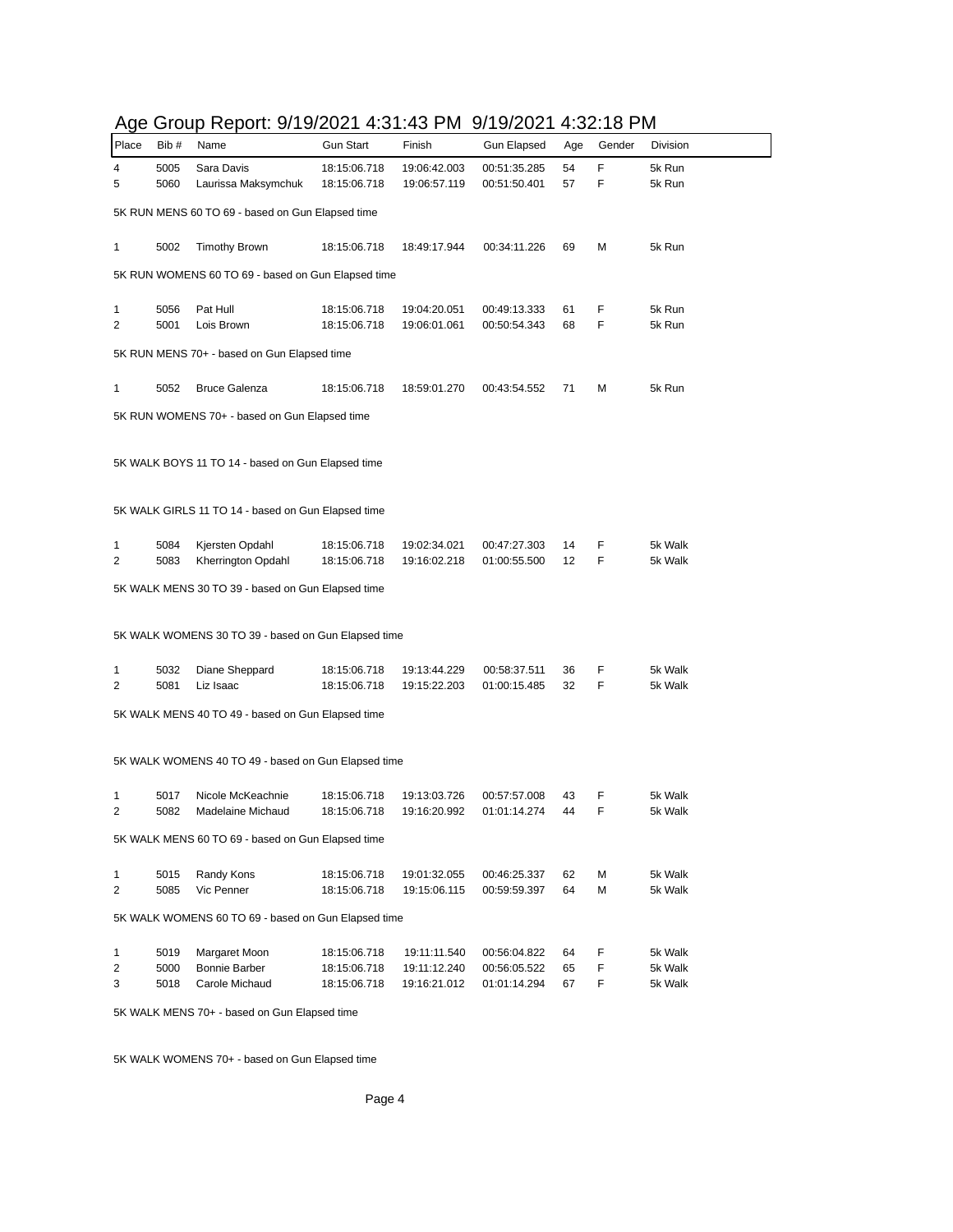# Age Group Report: 9/19/2021 4:31:43 PM 9/19/2021 4:32:22 PM

| Place    | Bib #        | Name                                                 | <b>Gun Start</b>             | Finish                       | <b>Gun Elapsed</b>           | Age      | Gender | Division           |
|----------|--------------|------------------------------------------------------|------------------------------|------------------------------|------------------------------|----------|--------|--------------------|
|          |              |                                                      |                              |                              |                              |          |        |                    |
|          |              |                                                      |                              |                              |                              |          |        |                    |
|          |              | 10K RUN BOYS 10 & UNDER - based on Gun Elapsed time  |                              |                              |                              |          |        |                    |
| 1        | 1030         | Evan Demas                                           | 18:00:05.362                 | 19:14:55.000                 | 01:14:49.638                 | 9        | М      | 10k Run            |
|          |              |                                                      |                              |                              |                              |          |        |                    |
|          |              | 10K RUN GIRLS 10 & UNDER - based on Gun Elapsed time |                              |                              |                              |          |        |                    |
|          |              |                                                      |                              |                              |                              |          |        |                    |
|          |              | 10K RUN MENS 15 TO 19 - based on Gun Elapsed time    |                              |                              |                              |          |        |                    |
|          |              |                                                      |                              |                              |                              |          |        |                    |
| 1        | 1038         | Jordan Coen                                          | 18:00:05.362                 | 18:43:01.031                 | 00:42:55.669                 | 16       | М      | 10k Run            |
|          |              |                                                      |                              |                              |                              |          |        |                    |
|          |              | 10K RUN WOMENS 15 TO 19 - based on Gun Elapsed time  |                              |                              |                              |          |        |                    |
|          |              |                                                      |                              |                              |                              |          |        |                    |
| 1<br>2   | 1071<br>1031 | Alexia Stoetzel                                      | 18:00:05.362<br>18:00:05.362 | 19:37:06.551<br>19:37:51.385 | 01:37:01.189<br>01:37:46.023 | 17<br>15 | F<br>F | 10k Run<br>10k Run |
|          |              | Bobbi-Lea Driedger                                   |                              |                              |                              |          |        |                    |
|          |              | 10K RUN MENS 20 TO 29 - based on Gun Elapsed time    |                              |                              |                              |          |        |                    |
|          |              |                                                      |                              |                              |                              |          |        |                    |
| 1        | 1033         | Mel Baiting                                          | 18:00:05.362                 | 19:11:42.164                 | 01:11:36.802                 | 24       | М      | 10k Run            |
|          |              | 10K RUN WOMENS 20 TO 29 - based on Gun Elapsed time  |                              |                              |                              |          |        |                    |
|          |              |                                                      |                              |                              |                              |          |        |                    |
| 1        | 1007         | Krista Frey                                          | 18:00:05.362                 | 19:03:59.998                 | 01:03:54.636                 | 21       | F      | 10k Run            |
|          |              |                                                      |                              |                              |                              |          |        |                    |
|          |              | 10K RUN MENS 30 TO 39 - based on Gun Elapsed time    |                              |                              |                              |          |        |                    |
|          |              |                                                      |                              |                              |                              |          |        |                    |
| 1<br>2   | 1042<br>1059 | Landon Dunbar<br><b>Matthew Rudd</b>                 | 18:00:05.362<br>18:00:05.362 | 18:43:55.524<br>18:46:14.691 | 00:43:50.162<br>00:46:09.329 | 38<br>33 | М<br>М | 10k Run<br>10k Run |
| 3        | 1046         | Jordan Fox                                           | 18:00:05.362                 | 18:49:35.000                 | 00:49:29.638                 | 34       | М      | 10k Run            |
| 4        | 1016         | Lonnie Naylor                                        | 18:00:05.362                 | 18:50:12.730                 | 00:50:07.368                 | 33       | М      | 10k Run            |
| 5        | 1069         | Matt Wild                                            | 18:00:05.362                 | 18:54:59.029                 | 00:54:53.667                 | 38       | м      | 10k Run            |
| 6        | 1057         | Justin Pio                                           | 18:00:05.362                 | 18:55:21.900                 | 00:55:16.538                 | 39       | м      | 10k Run            |
| 7        | 1065         | <b>Brett Tymkow</b>                                  | 18:00:05.362                 | 19:03:21.224                 | 01:03:15.862                 | 31       | М      | 10k Run            |
| 8        | 1052         | Steven Keller                                        | 18:00:05.362                 | 19:12:57.335                 | 01:12:51.973                 | 39       | М      | 10k Run            |
|          |              |                                                      |                              |                              |                              |          |        |                    |
|          |              | 10K RUN WOMENS 30 TO 39 - based on Gun Elapsed time  |                              |                              |                              |          |        |                    |
|          |              |                                                      |                              |                              |                              |          |        |                    |
| 1<br>2   | 1037         | Jackie Benning<br>Jessica Picard                     | 18:00:05.362                 | 18:46:50.694                 | 00:46:45.332                 | 31<br>37 | F<br>F | 10k Run            |
| 3        | 1056<br>1064 | <b>Christy Teasdale</b>                              | 18:00:05.362<br>18:00:05.362 | 18:53:54.872<br>18:54:32.051 | 00:53:49.510<br>00:54:26.689 | 38       | F      | 10k Run<br>10k Run |
| 4        | 1009         | Nastascia Gow                                        | 18:00:05.362                 | 18:58:15.020                 | 00:58:09.658                 | 32       | F      | 10k Run            |
| 5        | 1034         | Sarah Baker                                          | 18:00:05.362                 | 18:58:54.976                 | 00:58:49.614                 | 36       | F      | 10k Run            |
| 6        | 1050         | Stephanie Houweling                                  | 18:00:05.362                 | 18:59:45.974                 | 00:59:40.612                 | 32       | F      | 10k Run            |
| 7        | 1028         | Candy Wood                                           | 18:00:05.362                 | 19:01:58.122                 | 01:01:52.760                 | 38       | F      | 10k Run            |
| 8        | 1035         | Sara Bawol                                           | 18:00:05.362                 | 19:04:06.995                 | 01:04:01.633                 | 39       | F      | 10k Run            |
| 9        | 1036         | Alia Beairsto                                        | 18:00:05.362                 | 19:04:07.003                 | 01:04:01.641                 | 39       | F      | 10k Run            |
| 10       | 1058         | Ami Pio                                              | 18:00:05.362                 | 19:07:25.122                 | 01:07:19.760                 | 33       | F      | 10k Run            |
| 11       | 1029         | Alician Zacharias                                    | 18:00:05.362                 | 19:09:13.161                 | 01:09:07.799                 | 37       | F      | 10k Run            |
| 12       | 1004         | Marlee Demas                                         | 18:00:05.362                 | 19:14:55.000                 | 01:14:49.638                 | 37       | F      | 10k Run            |
| 13       | 1040         | Danielle Dixon                                       | 18:00:05.362                 | 19:17:03.361                 | 01:16:57.999                 | 31       | F      | 10k Run            |
| 14       | 1066         | Jessie Voth                                          | 18:00:05.362                 | 19:17:03.378                 | 01:16:58.016                 | 34       | F      | 10k Run            |
| 15       | 1049         | <b>Brittany Haworth</b>                              | 18:00:05.362                 | 19:17:41.341                 | 01:17:35.979                 | 32       | F      | 10k Run            |
| 16       | 1051         | Jackie Ingram<br>Natasha Graham                      | 18:00:05.362                 | 19:17:51.305                 | 01:17:45.943                 | 33       | F<br>F | 10k Run            |
| 17<br>18 | 1010<br>1032 | Jackie Hildebrandt                                   | 18:00:05.362<br>18:00:05.362 | 19:17:53.415<br>19:19:41.275 | 01:17:48.053<br>01:19:35.913 | 39<br>39 | F      | 10k Run<br>10k Run |
| 19       | 1068         | Jasmin Wenzel                                        | 18:00:05.362                 | 19:19:41.279                 | 01:19:35.917                 | 34       | F      | 10k Run            |